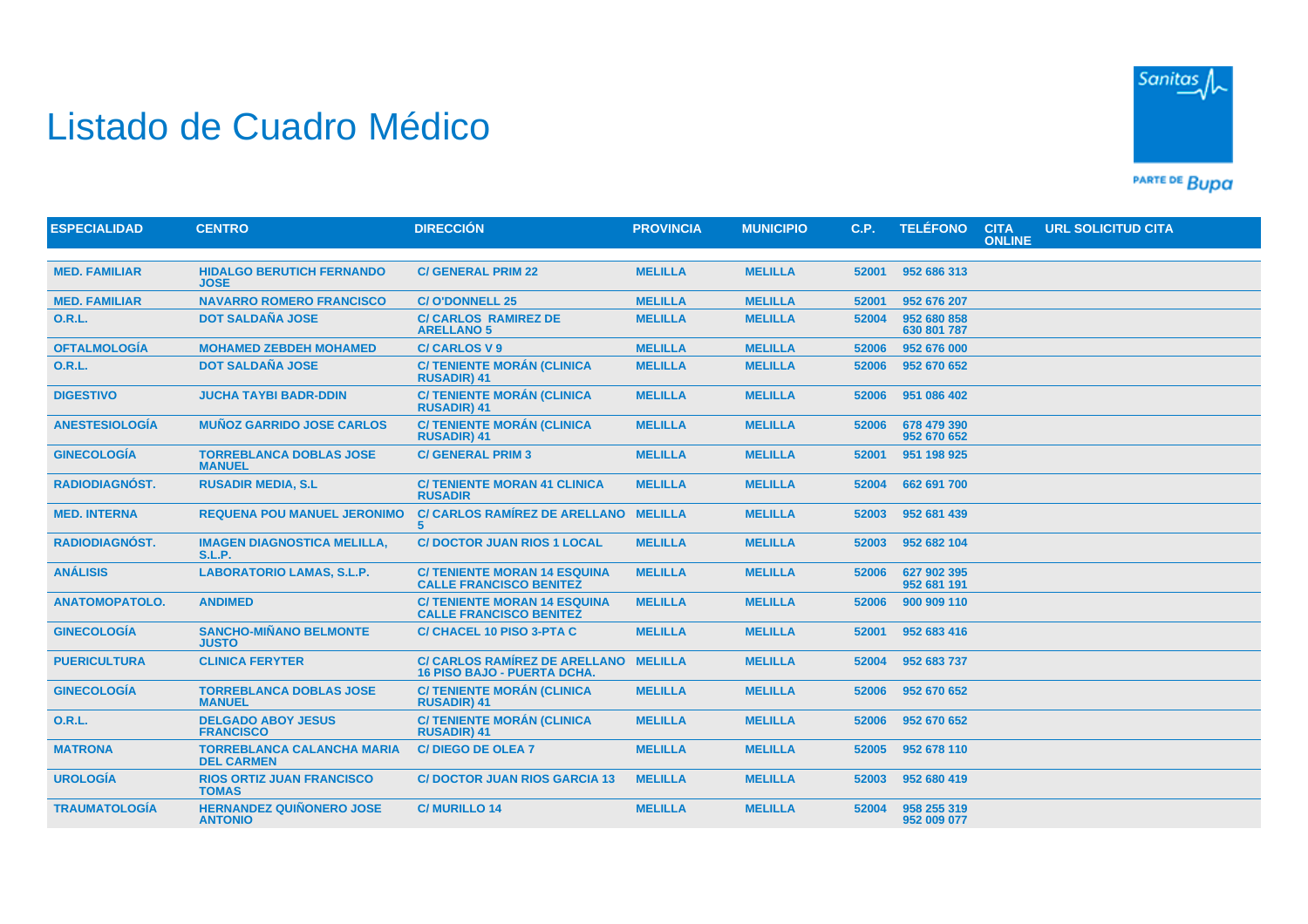| <b>DIGESTIVO</b>       | <b>JUCHA TAYBI BADR-DDIN</b>                      | <b>C/TENIENTE AGUILAR DE MERA 1</b>                                  | <b>MELILLA</b> | <b>MELILLA</b> | 52001 | 620 386 902<br>951 086 402 |           |                                      |
|------------------------|---------------------------------------------------|----------------------------------------------------------------------|----------------|----------------|-------|----------------------------|-----------|--------------------------------------|
| <b>DERMATOLOGÍA</b>    | <b>RUSADIR MEDIA, S.L.</b>                        | <b>C/ TENIENTE MORÁN (CLINICA</b><br><b>RUSADIR) 41</b>              | <b>MELILLA</b> | <b>MELILLA</b> | 52006 | 952 670 652                |           |                                      |
| <b>OFTALMOLOGIA</b>    | <b>MOHAMED ZEBDEH MOHAMED</b>                     | <b>C/ TENIENTE MORAN (CLINICA</b><br><b>RUSADIR) 41</b>              | <b>MELILLA</b> | <b>MELILLA</b> | 52006 | 952 670 652                |           |                                      |
| <b>URGENCIAS</b>       | <b>RUSADIR MEDIA, S.L.</b>                        | <b>C/TENIENTE MORÁN (CLINICA)</b><br><b>RUSADIR) 41</b>              | <b>MELILLA</b> | <b>MELILLA</b> | 52006 | 952 670 652                |           |                                      |
| <b>ENFERMERÍA</b>      | <b>RUSADIR MEDIA, S.L.</b>                        | <b>C/TENIENTE MORÁN (CLINICA)</b><br><b>RUSADIR) 41</b>              | <b>MELILLA</b> | <b>MELILLA</b> | 52006 | 952 670 652<br>662 691 700 |           |                                      |
| <b>PSICOLOGÍA</b>      | <b>LOPEZ RECHE MARIA ASUNCION</b>                 | <b>AVD REYES CATOLICOS 4</b>                                         | <b>MELILLA</b> | <b>MELILLA</b> | 52002 | 659 872 941                |           |                                      |
| <b>GINECOLOGÍA</b>     | <b>MARIN FERNANDEZ ANTONIO</b><br><b>JAVIER</b>   | <b>AVD DUQUESA DE LA VICTORIA 2</b>                                  | <b>MELILLA</b> | <b>MELILLA</b> | 52004 | 952 683 681<br>952 683 631 |           |                                      |
| <b>CIRUGÍA GENERAL</b> | <b>ENRIQUEZ SANCHEZ SALVADOR</b>                  | <b>C/ GENERAL POLAVIEJA S/N</b>                                      | <b>MELILLA</b> | <b>MELILLA</b> | 52006 | 952 676 868<br>952 674 743 |           |                                      |
| <b>LOGOPEDIA</b>       | <b>ASERRAF COHEN JOSE</b>                         | <b>PLZ PRIMERO DE MAYO 8</b>                                         | <b>MELILLA</b> | <b>MELILLA</b> | 52001 | 667 712 699                |           |                                      |
| <b>FISIOTERAPIA</b>    | <b>FISIOSALUD MELILLA, S.L.</b>                   | <b>C/ JACINTO RUIZ MENDOZA 61</b>                                    | <b>MELILLA</b> | <b>MELILLA</b> | 52005 | 952 670 866                |           |                                      |
| <b>ALERGOLOGÍA</b>     | <b>RUSADIR MEDIA, S.L.</b>                        | <b>C/TENIENTE MORAN 41 CLINICA</b><br><b>RUSADIR</b>                 | <b>MELILLA</b> | <b>MELILLA</b> | 52004 | 662 691 700                |           |                                      |
| <b>PUERICULTURA</b>    | <b>RICO MONEDERO ANTONIA</b>                      | <b>C/SANTANDER 4</b>                                                 | <b>MELILLA</b> | <b>MELILLA</b> | 52005 | 952 691 907                |           |                                      |
| <b>CARDIOLOGÍA</b>     | <b>CRESPILLO MONTES ENRIQUE</b><br><b>ANTONIO</b> | <b>C/ CARLOS R. DE ARELLANO 25</b>                                   | <b>MELILLA</b> | <b>MELILLA</b> | 52003 | 952 683 032                |           |                                      |
| <b>NEUROLOGIA</b>      | <b>CLINICA DE NEUROCIENCIAS</b><br><b>IMBRAIN</b> | <b>AVD REY JUAN CARLOS I 2</b>                                       | <b>MELILLA</b> | <b>MELILLA</b> | 52001 | 952 682 172                |           |                                      |
| <b>MED. FAMILIAR</b>   | <b>ALVAREZ VELAZQUEZ ANTONIO</b>                  | <b>C/ GRAN CAPITAN 6</b>                                             | <b>MELILLA</b> | <b>MELILLA</b> | 52002 | 952 685 052                |           |                                      |
| 0.R.L.                 | <b>DELGADO ABOY JESUS</b><br><b>FRANCISCO</b>     | <b>AVD DUQUESA DE LA VICTORIA 2</b>                                  | <b>MELILLA</b> | <b>MELILLA</b> | 52001 | 952 683 291                |           |                                      |
| <b>PSIQUIATRÍA</b>     | <b>SILVA GARCIA AMELIA</b>                        | <b>C/ PASEO MARITIMO MIR</b><br><b>BERLANGA 25 BAJO</b>              | <b>MELILLA</b> | <b>MELILLA</b> | 52006 | 952 686 554<br>610 249 131 |           |                                      |
| <b>CIRUGÍA GENERAL</b> | <b>ENRIQUEZ SANCHEZ SALVADOR</b>                  | <b>C/TENIENTE MORÁN (CLINICA)</b><br><b>RUSADIR) 41</b>              | <b>MELILLA</b> | <b>MELILLA</b> | 52006 | 952 670 652                |           |                                      |
| <b>CIRUGÍA GENERAL</b> | <b>RUSADIR MEDIA, S.L.</b>                        | <b>C/ TENIENTE MORÁN (CLINICA</b><br><b>RUSADIR) 41</b>              | <b>MELILLA</b> | <b>MELILLA</b> | 52006 | 952 670 652<br>662 691 700 |           |                                      |
| <b>PODOLOGIA</b>       | <b>CABANILLAS QUESADA ISABEL</b>                  | <b>C/ GENERAL CHACEL 10</b>                                          | <b>MELILLA</b> | <b>MELILLA</b> | 52004 | 952 683 673<br>603 741 435 |           |                                      |
| <b>ANÁLISIS</b>        | <b>LABORATORIO ECHEVARNE</b>                      | <b>C/TENIENTE MORAN 14 ESQUINA</b><br><b>CALLE FRANCISCO BENITEZ</b> | <b>MELILLA</b> | <b>MELILLA</b> | 52006 | 900 909 110<br>952 681 191 |           |                                      |
| <b>ANÁLISIS</b>        | <b>LABORATORIO ECHEVARNE</b>                      | <b>C/TENIENTE MORAN 14 ESQUINA</b><br><b>CALLE FRANCISCO BENITEZ</b> | <b>MELILLA</b> | <b>MELILLA</b> | 52006 | 952 681 191                |           |                                      |
| <b>PUERICULTURA</b>    | <b>JIMENEZ HERNANDEZ FRANCISCO</b>                | <b>C/ AYUL LALCHANDANI 1</b>                                         | <b>MELILLA</b> | <b>MELILLA</b> | 52004 | 951 327 772                |           |                                      |
| <b>PUERICULTURA</b>    | <b>RUIZ OLMO MARIA DEL CARMEN</b>                 | <b>C/ AYUL LALCHANDANI 1</b>                                         | <b>MELILLA</b> | <b>MELILLA</b> | 52004 | 952 679 846                |           |                                      |
| <b>MED. FAMILIAR</b>   | <b>RUIZ OLMO MARIA DEL CARMEN</b>                 | <b>C/ AYUL LALCHANDANI 1</b>                                         | <b>MELILLA</b> | <b>MELILLA</b> | 52004 | 952 679 846                |           |                                      |
| <b>PSICOLOGÍA</b>      | <b>CABO CASTRO FERNANDO</b>                       | <b>C/ JUAN DE LANUZA 13 LOCAL</b><br><b>IZQUIERDA</b>                | <b>MELILLA</b> | <b>MELILLA</b> | 52002 | 635 941 538                |           |                                      |
| <b>GINECOLOGÍA</b>     | <b>SANCHO-MIÑANO BELMONTE</b><br><b>JUSTO</b>     | <b>C/ REMONTA 2</b>                                                  | <b>MELILLA</b> | <b>MELILLA</b> | 52005 | 952 671 205                |           |                                      |
| <b>OFTALMOLOGIA</b>    | <b>SAGRARIO FUSTERO MARIA</b><br><b>TERESA</b>    | <b>AVD REY JUAN CARLOS I 2</b>                                       | <b>MELILLA</b> | <b>MELILLA</b> | 52001 | 952 685 399                | <b>SI</b> | Pulsa aquí para pedir tu cita online |
| <b>CIRUGÍA GENERAL</b> | <b>ENRIQUEZ SANCHEZ SALVADOR</b>                  | <b>C/ TENIENTE MORÁN (CLINICA</b><br><b>RUSADIR) 41</b>              | <b>MELILLA</b> | <b>MELILLA</b> | 52006 | 657 376 590<br>654 746 523 |           |                                      |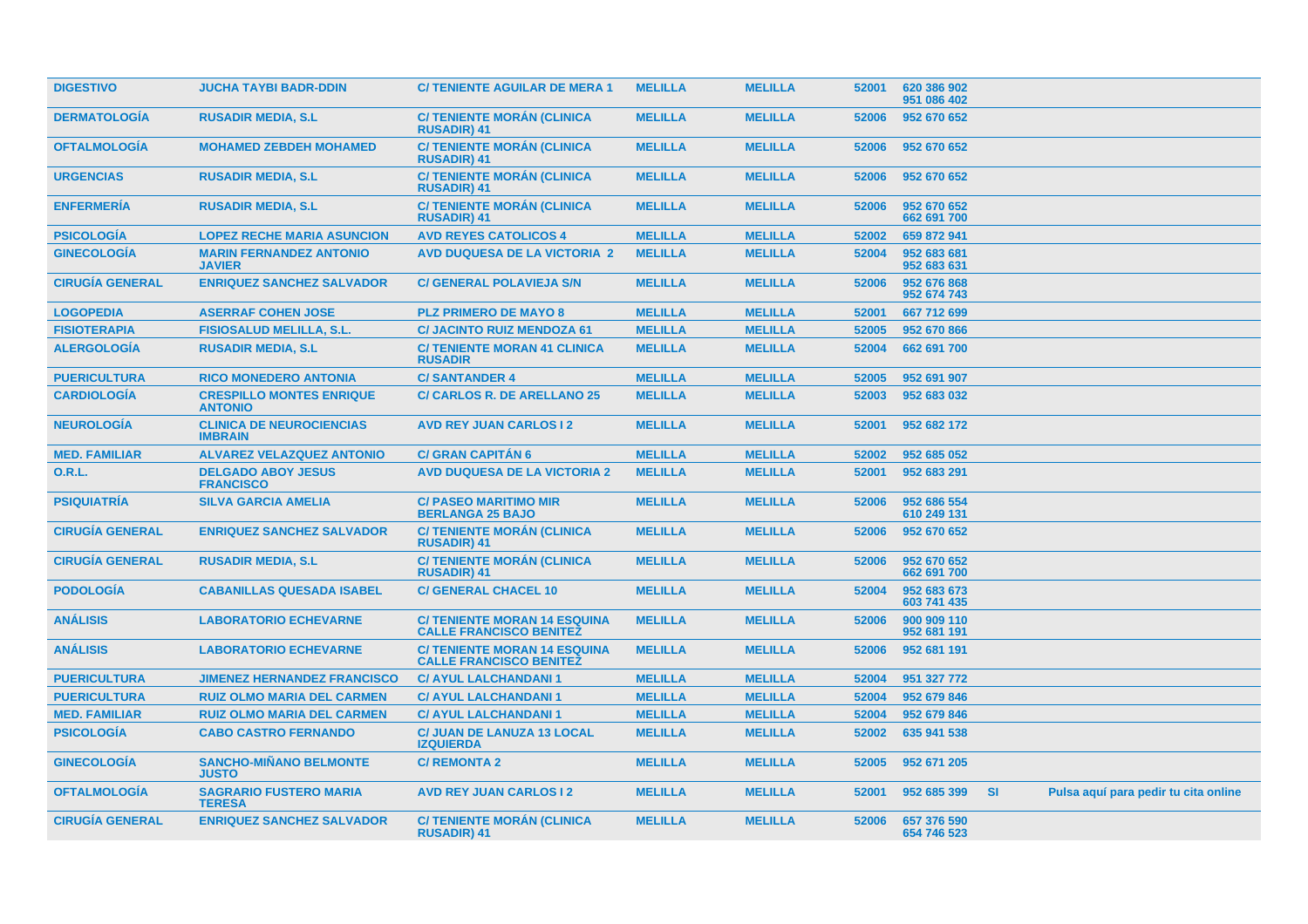| <b>GINECOLOGÍA</b>     | <b>MARIN FERNANDEZ ANTONIO</b><br><b>JAVIER</b>           | <b>C/TENIENTE MORAN (CLINICA</b><br><b>RUSADIR) 41</b>                                     | <b>MELILLA</b> | <b>MELILLA</b> | 52006 | 952 670 652                |
|------------------------|-----------------------------------------------------------|--------------------------------------------------------------------------------------------|----------------|----------------|-------|----------------------------|
| <b>GINECOLOGÍA</b>     | <b>SANCHO-MIÑANO BELMONTE</b><br><b>JUSTO</b>             | <b>C/ TENIENTE MORÁN (CLINICA</b><br><b>RUSADIR) 41</b>                                    | <b>MELILLA</b> | <b>MELILLA</b> | 52006 | 952 670 652                |
| <b>HOSP. DE DÍA</b>    | <b>RUSADIR MEDIA, S.L.</b>                                | <b>C/ TENIENTE MORÁN (CLINICA</b><br><b>RUSADIR) 41</b>                                    | <b>MELILLA</b> | <b>MELILLA</b> | 52006 | 952 670 652                |
| <b>ANATOMOPATOLO.</b>  | <b>LABORATORIO LAMAS, S.L.P.</b>                          | <b>C/MUSICO GRANADOS 4-5</b>                                                               | <b>MELILLA</b> | <b>MELILLA</b> | 52001 | 627 902 395<br>952 681 191 |
| <b>FISIOTERAPIA</b>    | <b>CLINICA FISIOTERAPIA FRANCISCO</b><br><b>NAVARRO</b>   | <b>C/ ALVARO DE BAZAN 8</b><br><b>ENTREPLANTA. CONSULTAS</b><br><b>MÉDICAS, DESPACHO 3</b> | <b>MELILLA</b> | <b>MELILLA</b> | 52006 | 952 679 330<br>647 501 569 |
| <b>MED. FAMILIAR</b>   | <b>JIMENEZ HERNANDEZ FRANCISCO</b>                        | <b>C/ AYUL LALCHANDANI 1</b>                                                               | <b>MELILLA</b> | <b>MELILLA</b> | 52004 | 951 327 772                |
| <b>ENDOCRINOLOGÍA</b>  | <b>NAGIB EMC S.L</b>                                      | <b>C/ GENERAL PAREJA 3</b>                                                                 | <b>MELILLA</b> | <b>MELILLA</b> | 52001 | 952 684 131                |
| <b>MED. INTERNA</b>    | <b>CAÑADA DORADO RAFAEL JESUS</b>                         | <b>C/ GENERAL O'DONNELL 35</b>                                                             | <b>MELILLA</b> | <b>MELILLA</b> | 52001 | 952 680 442                |
| <b>MED. FAMILIAR</b>   | <b>CLINICA FERYTER</b>                                    | <b>C/ CARLOS RAMÍREZ DE ARELLANO</b><br><b>16 PISO BAJO - PUERTA DCHA.</b>                 | <b>MELILLA</b> | <b>MELILLA</b> | 52004 | 952 683 737                |
| <b>ODONTOESTOMATOL</b> | <b>BAZATAQUI GARNELO PATRICIA</b>                         | <b>C/ JUSTO SANCHO MILLANO 5</b>                                                           | <b>MELILLA</b> | <b>MELILLA</b> | 52001 | 952 681 545                |
| <b>PSICOLOGÍA</b>      | <b>CASTILLO GARCIA NOELIA</b>                             | <b>C/CARLOS V9</b>                                                                         | <b>MELILLA</b> | <b>MELILLA</b> | 52006 | 952 992 937<br>952 675 718 |
| <b>TRAUMATOLOGÍA</b>   | <b>RUSADIR MEDIA, S.L.</b>                                | <b>C/ TENIENTE MORÁN (CLINICA)</b><br><b>RUSADIR) 41</b>                                   | <b>MELILLA</b> | <b>MELILLA</b> | 52006 | 952 670 652                |
| <b>ANESTESIOLOGÍA</b>  | <b>ROBLES ROMERO MANUEL</b>                               | <b>C/ TENIENTE MORÁN (CLINICA</b><br><b>RUSADIR) 41</b>                                    | <b>MELILLA</b> | <b>MELILLA</b> | 52006 | 952 670 652                |
| <b>TRAUMATOLOGIA</b>   | <b>RUSADIR MEDIA, S.L.</b>                                | <b>C/ TENIENTE MORÁN (CLINICA</b><br><b>RUSADIR) 41</b>                                    | <b>MELILLA</b> | <b>MELILLA</b> | 52006 | 952 670 652<br>662 691 700 |
| <b>DERMATOLOGÍA</b>    | <b>RUSADIR MEDIA, S.L.</b>                                | <b>C/ TENIENTE MORÁN (CLINICA</b><br><b>RUSADIR) 41</b>                                    | <b>MELILLA</b> | <b>MELILLA</b> | 52006 | 952 670 652<br>662 691 700 |
| <b>ENDOCRINOLOGÍA</b>  | <b>PALAO SERRANO DAVID JOSE</b>                           | <b>C/ TENIENTE MORAN 41 CLINICA</b><br><b>RUSADIR</b>                                      | <b>MELILLA</b> | <b>MELILLA</b> | 52004 | 662 691 700                |
| <b>ODONTOESTOMATOL</b> | <b>REMARTINEZ BURKHALTER</b><br><b>ENRIQUE</b>            | <b>C/QUEROL 25</b>                                                                         | <b>MELILLA</b> | <b>MELILLA</b> | 52004 | 618 606 505<br>952 672 786 |
| <b>ANATOMOPATOLO.</b>  | <b>LABORATORIO LAMAS, S.L.P.</b>                          | <b>C/ TENIENTE MORAN 14 ESQUINA</b><br><b>CALLE FRANCISCO BENITEZ</b>                      | <b>MELILLA</b> | <b>MELILLA</b> | 52006 | 627 902 395<br>952 681 191 |
| <b>ANÁLISIS</b>        | <b>NIMGENETICS GENOMICA Y</b><br><b>MEDICINA, S.L.</b>    | <b>C/ ATENCIÓN TELEFÓNICA</b><br><b>NIMGENETICS S/N</b>                                    | <b>MELILLA</b> | <b>MELILLA</b> | 52001 | 652 893 953                |
| <b>UROLOGÍA</b>        | <b>INSTITUTO DE CIRUGIA UROLOGICA</b><br><b>MALAGUEÑO</b> | <b>C/ TENIENTE MORÁN (CLINICA</b><br><b>RUSADIR) 41</b>                                    | <b>MELILLA</b> | <b>MELILLA</b> | 52006 | 662 691 700                |
| <b>RADIODIAGNÓST.</b>  | <b>TAC Y RESONANCIA MAGNETICA</b><br>DE MELILLA, S.L.     | <b>C/ CARLOS RAMÍREZ DE ARELLANO</b>                                                       | <b>MELILLA</b> | <b>MELILLA</b> | 52004 | 952 681 537                |
| <b>RADIODIAGNÓST.</b>  | <b>RUSADIR MEDIA, S.L.</b>                                | <b>C/MUSICO GRANADOS 2</b>                                                                 | <b>MELILLA</b> | <b>MELILLA</b> | 52004 | 662 691 700                |
| <b>CARDIOLOGÍA</b>     | <b>RUSADIR MEDIA, S.L.</b>                                | <b>C/ TENIENTE MORÁN (CLINICA</b><br><b>RUSADIR) 41</b>                                    | <b>MELILLA</b> | <b>MELILLA</b> | 52006 | 952 670 652                |
| <b>ANESTESIOLOGÍA</b>  | <b>RUSADIR MEDIA, S.L.</b>                                | <b>C/ TENIENTE MORÁN (CLINICA)</b><br><b>RUSADIR) 41</b>                                   | <b>MELILLA</b> | <b>MELILLA</b> | 52006 | 951 463 504<br>695 967 924 |
| <b>CARDIOLOGÍA</b>     | <b>AIDCOR MELILLA SL</b>                                  | <b>C/ TENIENTE MORÁN (CLINICA</b><br><b>RUSADIR) 41</b>                                    | <b>MELILLA</b> | <b>MELILLA</b> | 52006 | 951 463 504<br>695 967 924 |
| <b>CIRUGÍA GENERAL</b> | <b>RUSADIR MEDIA, S.L.</b>                                | <b>C/ TENIENTE MORÁN (CLINICA)</b><br><b>RUSADIR) 41</b>                                   | <b>MELILLA</b> | <b>MELILLA</b> | 52006 | 952 670 652                |
| <b>UROLOGÍA</b>        | <b>RIOS ORTIZ JUAN FRANCISCO</b><br><b>TOMAS</b>          | <b>C/ TENIENTE MORÁN (CLINICA</b><br><b>RUSADIR) 41</b>                                    | <b>MELILLA</b> | <b>MELILLA</b> | 52006 | 952 680 419                |